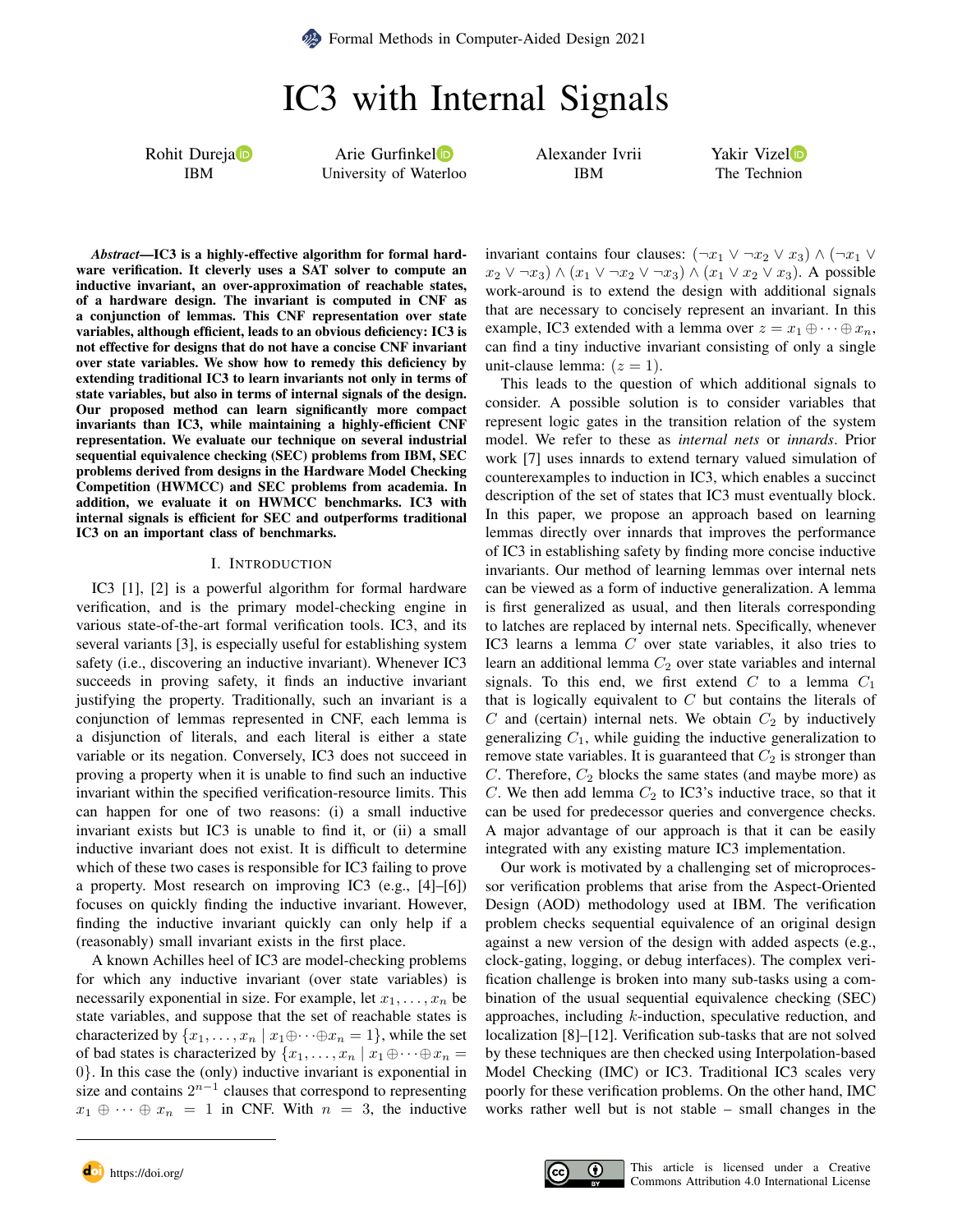design negatively impact verification times. The proposed IC3 algorithm with internal signals significantly outperforms both IMC and traditional IC3.

The proprietary nature of IBM AOD verification problems prohibits detailed public disclosure. Nevertheless, we apply the IBM AOD sequential equivalence checking flow on two selected benchmarks from the Hardware Model Checking Competition (HWMCC) to validate equivalence between the original design and its retimed [\[13\]](#page-8-8) versions. Each such equivalence-check generates hundreds of verification problems of which some are solved by  $k$ -induction, but a significant number remain unsolved. We note that IC3 with internal signals is more effective than traditional IC3 in solving the remaining equivalences for both SEC problems. We also apply our algorithm on a small set of publicly available SEC benchmarks [\[14\]](#page-8-9) from academia, and note that our proposed algorithm is able to solve a higher number of equivalences compared to traditional IC3. This suggests that using internal nets in IC3 is especially effective for difficult sequential equivalence checking problems.

To further validate the efficacy of IC3 with internal signals, we apply the proposed algorithm to a variety of single-property benchmarks from HWMCC. However, the technique does not show a significant improvement unlike our experience with IBM AOD and other benchmarks. There are a few HWMCC benchmarks that are solved significantly faster and some that are uniquely solved by our algorithm, but overall, traditional IC3 is superior. Interestingly, the number of designs where the new technique succeeds increases in the latest competition editions that are based on word-level designs. This points to a deficiency of any benchmark set – the distribution of problems in the set does not necessarily correspond to their distribution in practice. Techniques that perform well on only a few benchmarks in the set, might actually be very effective in some practical application!

The rest of the paper is organized as follows. Section [II](#page-1-0) provides the necessary background. Section [III](#page-2-0) describes motivating examples to highlight the core deficiency of IC3 addressed by our approach. Section [IV](#page-2-1) describes the IC3 algorithm with internal signals, while Section [V](#page-5-0) reports on our experimental evaluation. Section [VI](#page-7-0) discusses related and future work, and Section [VII](#page-7-1) concludes.

#### II. BACKGROUND

# <span id="page-1-0"></span>*A. Safety Verification Problem*

We represent a finite state transition system  $S$  as a tuple  $\langle i, x,Init(x), Tr(i, x, x')\rangle$ , which consists of primary inputs i, state variables x, predicate  $Init(x)$  defining the initial states, and predicate  $Tr(i, x, x')$  defining the transition relation. Nextstate variables are denoted as  $x'$ . We assume that  $Tr$  is represented as a *netlist*, that is, a directed acyclic graph with nodes corresponding to logic gates. Given the values of  $x$ and  $i$ , the values of  $x'$  may thus be uniquely computed by (constant) propagation – i.e., using Boolean or three-valued simulation. We say that a *net* is either an input, a state variable or a logic gate. We refer to state variables and their negations as *latches*, and to internal logic gates and their negations as *innards*. We say that an innard is *input-free* if it does not have any inputs in its combinational cone-of-influence.

A *clause* is a disjunction of literals, where each literal is either a net or its negation. We say that a clause is *over latches* to emphasize all the literals in the clause are latches. A Boolean formula in *Conjunctive Normal Form (CNF)* is a conjunction of clauses. A *cube* is a conjunction of literals. A Boolean formula in *Disjunctive Normal Form (DNF)* is a disjunction of cubes. It is often convenient to treat a clause or a cube as a set of literals, a CNF as a set of clauses, and DNF as a set of cubes. For example, given a CNF formula  $F$ , a clause c and a literal  $\ell$ , we write  $\ell \in c$  to mean that  $\ell$  occurs in c, and  $c \in F$  to mean that c occurs in F.

A *trace* is a sequence of Boolean valuations to the nets, starting with an initial state satisfying *Init* and with successive time-step valuations consistent with Tr. Reachable states, denoted by Reach, are states that can be reached on a trace. Let Bad(x) be a predicate defining *bad* (or *unsafe*) states. The *safety verification problem* consists of checking whether  $Reach \Rightarrow \neg Bad$ , that is either finding a trace that leads to a state in Bad or showing that such a trace does not exist.

#### *B. Traditional IC3*

We give a very brief and high-level description of IC3, concentrating on the components that are relevant for this work. This description includes the classical IC3 algorithm [\[1\]](#page-8-0), [\[2\]](#page-8-1), and some of its variants such as [\[6\]](#page-8-4). In what follows, we refer to all these algorithms simply as IC3.

IC3 proves safety by finding a formula Inv(x), called *a safe inductive invariant*, that satisfies the following conditions:

$$
Init(x) \Rightarrow Inv(x) \tag{1}
$$

$$
(Inv(x) \land \exists i \cdot Tr(i, x, x')) \Rightarrow Inv(x')
$$
 (2)

$$
Inv(x) \Rightarrow \neg Bad(x) \tag{3}
$$

The computed formula  $Inv(x)$  is in CNF over latches. Internally, IC3 maintains sets of clauses  $F_0, F_1, \ldots$  called an *inductive trace*. Each  $F_k$  in a trace is called a *frame*, each clause  $c \in F_k$  is called a *lemma*, and the index of a frame is called a *level*. We assume that  $F_0$  is initialized to *Init* and that  $Init \Rightarrow \neg Bad$ . IC3 maintains the following invariant:

$$
F_0 = \text{Init} \qquad F_{k+1} \subseteq F_k \qquad F_k \wedge \text{Tr} \Rightarrow F'_{k+1}
$$

Note that the inductive trace maintained by IC3 is syntactically monotone, and each  $F_{k+1}$  is inductive relative to  $F_k$ . Let  $Reach_{\leq k}$  denote the set of states reachable from *Init* in k steps or less. It holds that  $Reach_{\leq k} \Rightarrow F_k$ , i.e.,  $F_k$  is an over-approximation of states reachable in k steps or less.

Additionally, IC3 maintains a queue of *proof obligations* (or *CTI's*) of the form  $\langle m, k \rangle$  where m is a cube over latches and  $k > 0$  is a *level*. At each point of the execution, it considers a proof obligation  $\langle m, k \rangle$ , and makes an *initial* query  $SAT?(Init \land \neg m)$  that checks whether a state in m is an initial state, and a *predecessor* query  $SAT?(\neg m \land F_{k-1} \land Tr \land m')$ that checks whether a state in  $m$  can be reached from a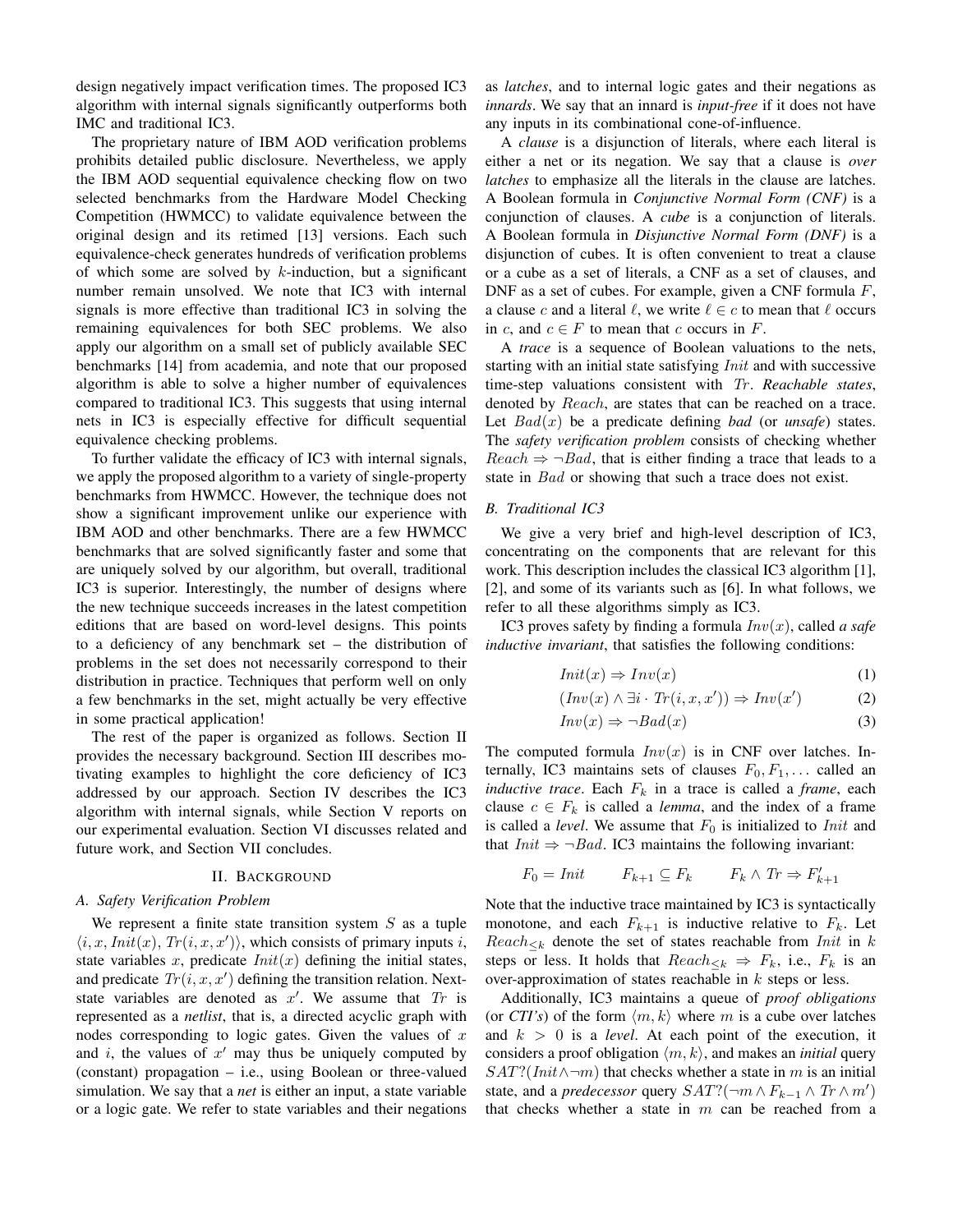state in  $F_{k-1}$ . If both results are unsatisfiable, IC3 can add the lemma  $\neg m$  to all  $F_j$ , for  $j \leq k$ , refining the inductive trace. However, for performance it is crucial to *inductively generalize*  $\neg m$  first, finding a lemma  $\varphi \subseteq \neg m$ , that also satisfies  $Init \Rightarrow \varphi$  and  $\varphi \wedge F_{k-1} \wedge Tr \Rightarrow \varphi'$  (some IC3variants such as Quip also keep an under-approximation of Reach and modify *Init* to include this under-approximation). The inductive generalization is typically done by removing literals from  $\neg m$  while the two conditions remain satisfied. We refer the reader to [\[3\]](#page-8-2) for more details.

IC3 periodically *pushes* all lemmas, by checking if a lemma  $\varphi \in F_k \setminus F_{k+1}$  can be added to  $F_{k+1}$  as well. If at any point,  $F_k = F_{k+1}$  and  $F_k \Rightarrow \neg Bad$ , then we can take  $Inv = F_k$  as the safe inductive invariant.

## III. MOTIVATING EXAMPLES

<span id="page-2-0"></span>In this section, we motivate our work with several examples. Each is a series of problems such that inductive invariants in CNF over latches grow exponentially, while the corresponding inductive invariants over latches and innards grow linearly. The examples are sketched briefly here, we provide full details with AIGER and source files in the companion repository.<sup>[1](#page-2-2)</sup> Note that the examples are distilled to their essence. For some, the property itself is inductive. Thus, traditional IC3 that learns invariants over latches *and* the property is able to solve them. However, the illustrated problems remain when the examples are parts of a larger design, and the property is more complex and is no longer inductive on its own.

**Example 1 (Parity)** Let  $x_1, \ldots, x_n$  be the latches. The set of reachable states is characterized by  $\{x_1, \ldots, x_n \mid x_1 \oplus$  $\cdots \oplus x_n = 1$ . The set of bad states is characterized by  ${x_1, \ldots, x_n \mid x_1 \oplus \cdots \oplus x_n = 0}.$  Note that the only safe inductive invariant over latches has  $2^{n-1}$  clauses representing  $x_1 \oplus \cdots \oplus x_n = 1$  in CNF. Yet, there is a safe inductive invariant consisting of a single lemma,  $(z = 1)$ , for the innard  $z = x_1 \oplus \cdots \oplus x_n.$ 

Example 2 (from [\[15\]](#page-8-10)) Consider two counters that count modulo-2<sup>n</sup>, whose state bits are  $s = (s_0, \ldots, s_{n-1})$  and  $t = (t_0, \ldots, t_{n-1})$ , respectively. Let i be an input. When  $i = 0$ both counters keep their values; when  $i = 1$  both counters increment their values by one modulo  $2^n$ . Suppose that the initial state is  $\{s \neq t\}$ , and the bad state is  $\{s = t\}$ . The work [\[15\]](#page-8-10) argues that any safe inductive invariant for the usual IC3 must contain at least  $2^n$  lemmas. Furthermore, there is a much smaller safe inductive invariant for the *Reverse IC3* that consists of 2n lemmas required to represent  $s = t$  in CNF. With innards, there is an inductive invariant consisting of a single lemma,  $(z = 1)$ , for the innard  $z = (s \neq t)$ .

Example 3 (SEC) This example illustrates a sequential equivalence checking problem between an original and a retimed [\[13\]](#page-8-8) design. Let the "original part" of the design consist of latches  $x_1, \ldots, x_n$  and inputs  $i_1, \ldots, i_n$ , such that  $init(x_k) = 0$  and  $next(x_k) = i_k$  for  $k = 1, ..., n$ , and a net  $z = x_1 \oplus \cdots \oplus x_n$ . Let the "retimed part" of the design consist of a net  $u = i_1 \oplus \cdots \oplus i_n$  and a latch v with  $init(v) = 0$ and  $next(v) = u$ . Let the the bad state be  $\{z \neq v\}$ . The only safe inductive invariant is  $v \leftrightarrow (x_1 \oplus \cdots \oplus x_n)$ , that consists of  $2^n$  lemmas in CNF. With innards, an alternative invariant requires only two lemmas:  $v \to z$  and  $z \to v$ .

<span id="page-2-6"></span>Example 4 This example is motivated by the benchmark rast-p16 from HWMCC'20. The design contains latches  $x_1, \ldots, x_n$  and  $y_1, \ldots, y_n$ , and innards  $z_1 = x_1 \wedge y_1, \ldots,$  $z_n = x_n \wedge y_n$ . Assume that the lemma  $C = (z_1 \vee \cdots \vee z_n)$ over innards is inductive. Representing  $C$  in CNF over latches requires  $2^n$  lemmas. For example, for  $n = 3$ , the lemma  $(z_1 \vee z_2 \vee z_3)$  is equivalent to 8 lemmas  $(x_1 \vee x_2 \vee x_3)$ ,  $(x_1 \vee x_2 \vee y_3), (x_1 \vee y_2 \vee x_3), (x_1 \vee y_2 \vee y_3), (y_1 \vee x_2 \vee x_3),$  $(y_1 \vee x_2 \vee y_3), (y_1 \vee y_2 \vee x_3), (y_1 \vee y_2 \vee y_3).$ 

#### IV. FINDING LEMMAS OVER INNARDS

<span id="page-2-1"></span>In this section, we provide an overview of our approach (Sec. [IV-A\)](#page-2-3), followed by an algorithm for extending IC3 lemmas with innards (Sec. [IV-B\)](#page-3-0), and finally an algorithm for inductive generalization in the presence of innards (Sec. [IV-C\)](#page-4-0).

#### <span id="page-2-3"></span>*A. The overall approach*

Traditional IC3 learns lemmas by inductively generalizing negations of blocked proof obligations. Both proof obligations and lemmas are over latches. These lemmas are then added to IC3's inductive trace and used in future predecessor and convergence checks. In our approach, proof obligations are also over latches (exactly the same as in traditional IC3), however, we extend learning lemmas over both latches and innards. Our results apply to arbitrary innards, but for simplicity of presentation in the rest of the paper, we restrict to input-free innards, calling them simply innards. Note that unlike [\[7\]](#page-8-5), our restriction is for presentation only. Throughout the section, we use the following running example.

<span id="page-2-4"></span>**Example 5** Let  $w, x, y, z$  be latches and i be an input. Let

$$
Init \triangleq w \land x \land y \land z
$$
  
\n
$$
Tr \triangleq (w' = \neg w) \land (x' = w) \land (y' = w) \land (y' = w) \land (y' = x) \land (z' = h)
$$
  
\n
$$
(g = x \land y) \land (h = g \land i) \land (z' = h)
$$

This design has two gates:  $g = x \wedge y$  and  $h = g \wedge i$ , where g is input-free and  $h$  depends on the input  $i$ . Hence, the set of (input-free) innards is  $\{q\}$ .

We extend IC3 to reason about innards in the initial state and the next state. To this end, let  $Tr_{inn}$  be the part of the transition relation that defines innards, and let  $\widehat{Init} \triangleq Init \wedge$  $Tr_{inn}$  and  $\widehat{Tr} \triangleq Tr \wedge Tr_{inn}'$ . In Example [5,](#page-2-4)

$$
Tr_{inn} = (g = x \land y) \quad \tilde{In} \vec{it} = Init \land (g = x \land y)
$$

$$
\widehat{Tr} = Tr \land (g' = x' \land y')
$$

<span id="page-2-5"></span>where  $g'$  is a copy of  $g$  in "the next state". The following definition extends relative induction [\[1\]](#page-8-0) to lemmas over latches and innards.

<span id="page-2-2"></span><sup>1</sup>[https://github.com/agurfinkel/innard-benchmarks.](https://github.com/agurfinkel/innard-benchmarks)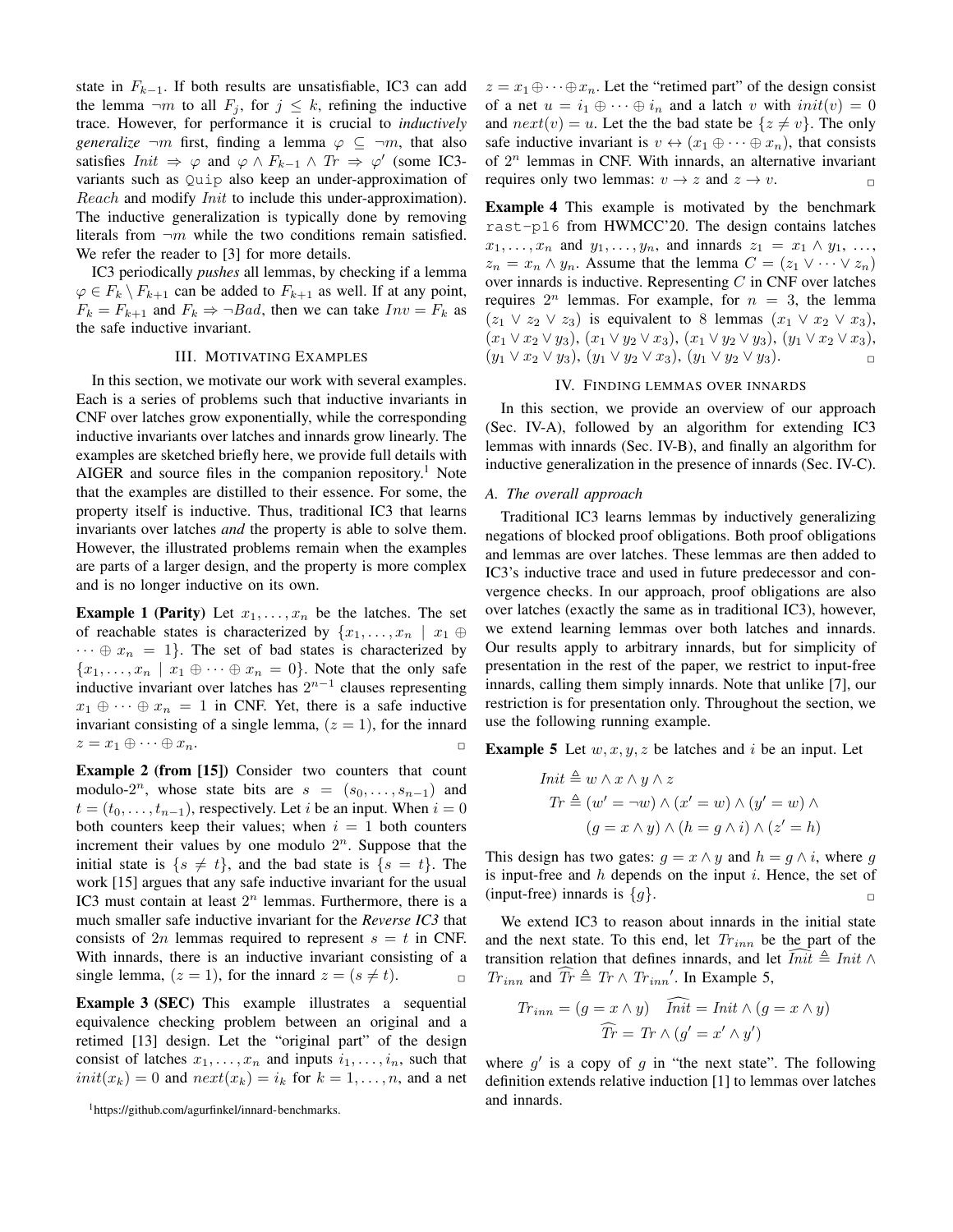| <b>Input:</b> Frame $k$ , Lemma $C$ over latches, s.t. $C$ is       |  |  |  |  |  |  |
|---------------------------------------------------------------------|--|--|--|--|--|--|
| inductive relative to $F_k$                                         |  |  |  |  |  |  |
| <b>Output</b> : Lemma $C_2$ over latches and innards, s.t. $C_2$ is |  |  |  |  |  |  |
| inductive relative to $F_k$                                         |  |  |  |  |  |  |
| 1 $C_1 \leftarrow$ ExtendLemma $(C)$                                |  |  |  |  |  |  |
| 2 $C_2 \leftarrow$ InductivelyGeneralize $(k, C_1)$                 |  |  |  |  |  |  |
| 3 return $C_2$                                                      |  |  |  |  |  |  |

<span id="page-3-1"></span>Fig. 1. Procedure LearnAdditionalLemma.

**Definition 1** A lemma  $C$  over latches and innards is inductive relative to a set of lemmas G iff (i)  $Init \Rightarrow C$ , and (ii)  $G \wedge \widehat{Tr} \wedge C \Rightarrow C'.$ 

Def. [1](#page-2-5) generalizes the original definition: if a lemma C over latches is relatively inductive in the original sense of [\[1\]](#page-8-0), then  $C$  is also relatively inductive by Def. [1.](#page-2-5) In what follows, by *relatively inductive*, we always mean Def. [1.](#page-2-5) Continuing our running example, let  $C = (w \vee x)$  (note that C is over latches), and  $C_1 = (w \vee x \vee g)$  (note that  $C_1$  is over latches and innards). Then, both  $C$  and  $C_1$  are inductive relative to  $G = \top$ . Note that  $\widehat{Init} \Rightarrow C, \top \wedge \widehat{Tr} \wedge C \Rightarrow C', \widehat{Init} \Rightarrow C_1,$  $\top \wedge \widehat{\text{Tr}} \wedge C_1 \Rightarrow C'_1 \text{ hold.}$ 

The following lemma shows that using relatively inductive (in the sense of Def. [1\)](#page-2-5) lemmas in IC3 is sound.

Lemma 1 (Soundness) *For any lemma* C *over latches and innards, if*  $\widehat{Init} \Rightarrow C$  *and*  $F_k \wedge \widehat{Tr} \wedge C \Rightarrow C'$  *hold, then* C *includes*  $R_{\leq k+1}$  *(all the states reachable in up to*  $k+1$  *steps from* Init*). In particular,* C *can be added to IC3's inductive trace up to the frame*  $k + 1$ .

Our approach of learning lemmas over innards is a form of inductive generalization. Each time that IC3 blocks a proof obligation and learns a (relatively inductive) lemma over latches, we generalize it into an (additional) lemma over latches and innards. The overall algorithm LearnAdditionalLemma is shown in Fig. [1.](#page-3-1) We give a high-level overview of LearnAdditionalLemma, while the details of key functions are described in later sections. The approach consists of two steps:

*Step 1:* The procedure ExtendLemma extends lemma C (over latches) to a lemma  $C_1 = C \vee C_0$  (over latches and innards) such that  $Tr_{inn} \Rightarrow (C \Leftrightarrow C_1)$ , i.e. C and  $C_1$  are equivalent modulo  $Tr_{inn}$ . The details are in section [IV-B.](#page-3-0) For instance, in our example lemmas  $C = (w \vee x)$  and  $C_1 = (w \vee x \vee g)$ are equivalent, given that  $g = x \wedge y$ . Indeed, modulo  $Tr_{inn}$ :  $(w \vee x \vee g) \equiv (w \vee x \vee (x \wedge y)) \equiv (w \vee x)$ . It also follows (see Lemma [1\)](#page-3-2) that  $C_1$  remains relatively inductive.

*Step 2:* The procedure InductivelyGeneralize inductively generalizes  $C_1$  by removing literals, while prioritizing removal of latches (the original literals of  $C$ ), and more generally trying to leave only the "intereresting" innards. The details are in section [IV-C.](#page-4-0) In our example, lemma  $C_1 = (w \vee x \vee q)$ can be generalized to  $C_2 = (w \vee g)$ .

By construction, it follows that  $C_2$  remains inductive relative to  $F_k$ . Moreover, as  $Tr_{inn} \Rightarrow (C \Leftrightarrow C_1)$ , and  $C_2 \Rightarrow C_1$ , then  $C_2$  is potentially stronger than the original lemma  $C$  (but the converse might not hold). In our example,  $C_2 = (w \lor g)$  is equivalent to  $(w \vee (x \wedge y)) = (w \vee x) \wedge (w \vee y)$ , i.e. the lemma  $C_2$  over latches and innards represents two different lemmas over latches only. It is also interesting to note that while the original lemma C was over latches  $\{w, x\}$ , the "additional" lemma  $(w \vee y)$  is over a different set of latches  $\{w, y\}$ .

Whenever ExtendLemma does not add any innards to  $C$ , the procedure LearnAdditionalLemma stops immediately, without calling InductivelyGeneralize. However, note that even when ExtendLemma adds new literals, it is possible that InductivelyGeneralize removes them, resulting in the original lemma  $C$ ! When LearnAdditionalLemma returns a lemma  $C_2$  that is different from  $C$ ,  $C_2$  is also added to IC3's inductive trace (up to frame  $F_{k+1}$ , and hence is also used in future predecessor and pushing queries.

#### <span id="page-3-0"></span>*B. Extending lemmas with innards*

The procedure ExtendLemma receives a lemma C over latches as input and returns a lemma  $C_1$  over latches *and* innards as output. It iteratively finds innards  $z$  such that  $Tr_{inn} \Rightarrow (z \Rightarrow C)$  and replaces C with  $C \vee z$ . It works as follows: instead of searching for an innard  $z$  that implies C, it searches for all innards  $\neg z$  that are implied by  $\neg$ C and take their negations. Specifically, given a lemma  $C =$  $(c_1 \vee \cdots \vee c_m)$ , we set each  $c_i \in C$  to 0 and find which innards are implied by constant propagation in the  $Tr_{inn}$  part of the netlist. The algorithm for constant propagation in a netlist is standard and is not presented here.

Going back to our running example, given a lemma  $C =$  $(w \vee x)$ , we are looking for innards implied by the partial assignment  $(w = 0) \wedge (x = 0)$ . Since  $q = x \wedge y$ , by propagation we obtain that  $g = 0$ . Thus, modulo  $Tr_{inn}$ ,  $g \Rightarrow C$ , and hence C is equivalent to  $(C \vee g) = (w \vee x \vee g)$ . Note that by not considering input-free innards only (recall, we consider only input-free innards for simplicity of presentation), then, by propagation, we would also obtain that  $h = (g \wedge i) = 0$ . This would allow us to extend C to  $(C \vee g \vee h) = (w \vee x \vee g \vee h)$ . The following lemma follows by construction.

Lemma 2 *Given lemma* C *over latches, the procedure* ExtendLemma *returns a lemma C<sub>1</sub> over latches and innards such that*  $Tr_{inn} \Rightarrow (C_1 \Leftrightarrow C)$ *.* 

<span id="page-3-2"></span>Corollary 1 *Let* C *and* C<sup>1</sup> *be lemmas over latches and innards respectively, such that (i)* C *is inductive relative to some G*, and *(ii)*  $Tr_{inn} \Rightarrow (C_1 \Leftrightarrow C)$ *. Then,*  $C_1$  *is also inductive relative to* G*.*

We remark that extending lemmas with literals that imply it is closely related to *asymmetric literal addition* [\[16\]](#page-8-11) in SAT. We also remark that the condition that the original lemma  $C$  is over latches is not essential, and ExtendLemma can be used to extend lemmas that already have innards in them. This may be potentially useful for additional IC3 extensions.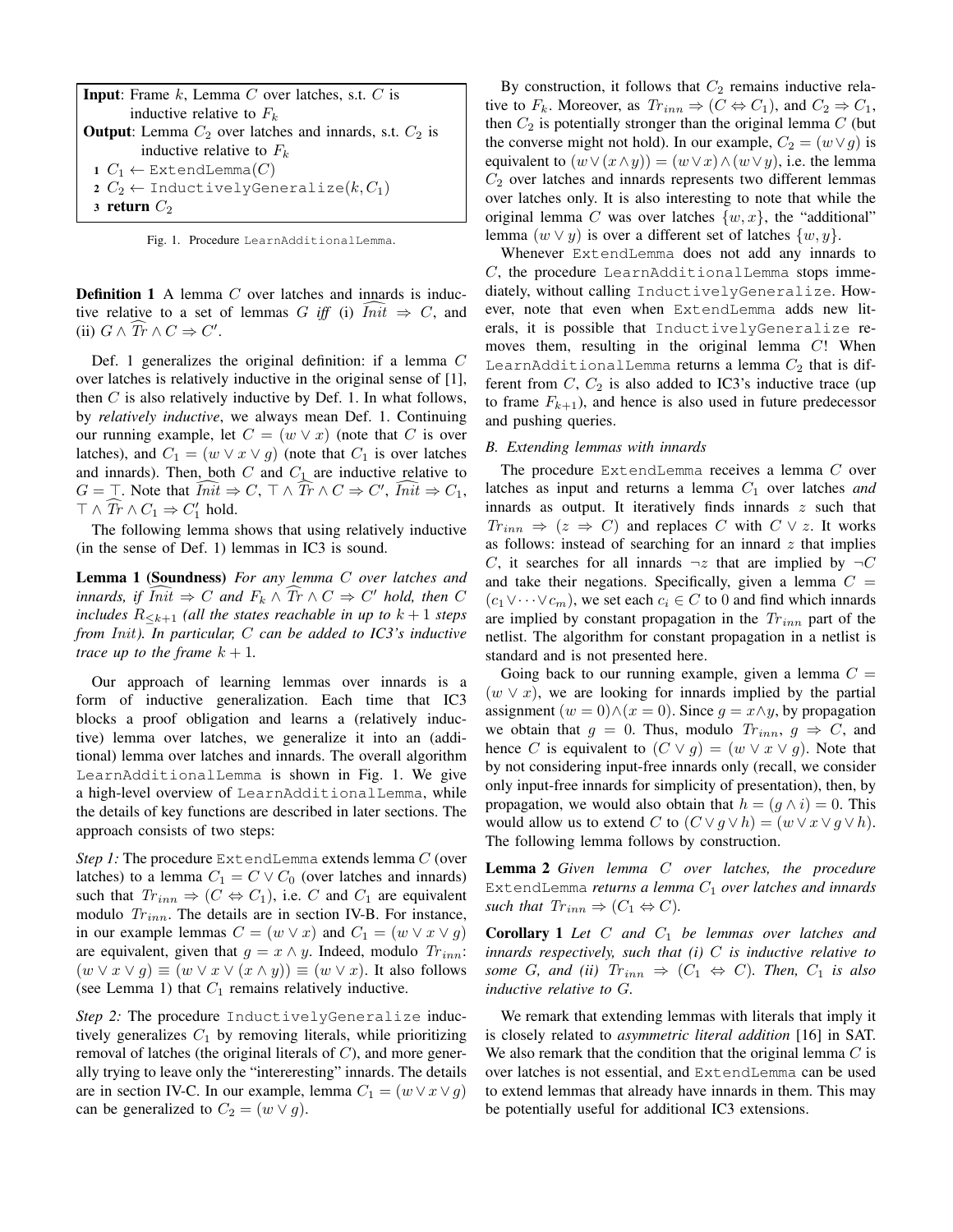**Input:** Frame  $k$ , lemma  $C$  over latches and innards, s.t. C is inductive relative to  $F_k$ **Output:** (Inductively generalized) lemma  $C_2 \subseteq C$  over latches and innards, s.t.  $C_2$  is inductive relative to  $F_k$ 1  $C \leftarrow$  SortLemma $(C)$  //  $C = \{c_1, \ldots, c_n\}$ 2 for  $i = 1, ..., n$  do <sup>3</sup> if c<sup>i</sup> *has already been removed from* C then // do nothing 4 else if  $Tr_{inn} \Rightarrow ((C \setminus c_i) \Leftrightarrow C)$  then 5  $\mid \cdot \mid C \leftarrow C \setminus c_i$ 6 else if  $\widehat{Init} \Rightarrow C \setminus c_i$  and  $F_k \wedge \overline{Tr} \wedge (C \setminus c_i) \Rightarrow (C \setminus c_i)'$  then 7  $\mid C \leftarrow C \setminus c_i$ 8 **for**  $j = i + 1, ..., n$  do 9  $\parallel$  **if**  $c_i$  *not used in the above proofs* then 10  $\mid \cdot \mid \cdot \mid C \leftarrow C \setminus c_i$  $11$  else  $12$  break 13 return  $C$ 

<span id="page-4-1"></span>Fig. 2. Procedure InductivelyGeneralize: inductively generalizes lemmas over latches and innards.

## <span id="page-4-0"></span>*C. Inductively generalizing lemmas with innards*

Inductive generalization in traditional IC3 starts with a relatively inductive lemma  $C$  over latches (satisfying the conditions  $Init \Rightarrow C$  and  $F_k \wedge Tr \wedge C \Rightarrow C'$  with respect to a given frame  $F_k$ ), and attempts to remove literals from  $C$ as long as C remains relatively inductive. The same procedure can be immediately applied to a lemma over latches and innards, once *Init* and  $Tr$  are used instead of *Init* and  $Tr$ , respectively. However, we found that a naive application of inductive generalization gives poor results. In most cases, it simply removes the innards that were previously added by ExtendLemma, and therefore, ends up with the original lemma over latches. Moreover, regular inductive generalization does not exploit possible dependencies between innards.

Fig. [2](#page-4-1) shows a variant of inductive generalization that is better suited for generalizing lemmas over innards. The first step (line 1), consists of sorting the nets in the lemma, from the nets that we want to remove most to the nets that we want to remove least. In particular, we want to prioritize removal of latches, so as to obtain a different lemma that we started with. In our current implementation, we sort the nets by their *logic level*, so that latches have the lowest level and deeper nets in general have higher level. This way deeper nets are considered "more interesting" and the algorithm attempts to remove shallower nets first. Other heuristics can be considered as well, e.g., sorting the nets by the *size of the supporting logic*, or even dynamic heuristics that measure the *activity* of a net in previously generalized lemmas.

The main loop (lines 3–12) corresponds to inductive generalization in regular IC3: essentially, we remove literals of  $C$  one by one, as long as  $C$  remains relatively inductive. We provide a detailed description of one iteration of the loop. Suppose that  $c_i$  is the literal under consideration.

1) Note that *multiple* literals can be removed from C in a single iteration of the loop (this optimization is also present in regular IC3 inductive generalization), so at the start of the iteration (line 3), we check if  $c_i$  has already been removed. If so, nothing needs to be done.

2) Lines 4–5 correspond to a special optimization that exploits dependencies between innards: in some cases, we can detect that  $c_i$  can be removed without requiring a SAT query. For instance,  $c_i$  can be removed when one of the following conditions holds:

- (i)  $c_i = a \wedge b$ , with  $a \in C$ ,
- (ii)  $c_i = a \vee b$ , with  $a, b \in C$ , or
- (iii) there is an innard  $d \in C$  with  $d = c_i \vee b$ .

For example, suppose that  $C = (a \lor c \lor d)$  and  $\{d = (b \lor c)\}\in$  $Tr_{inn}$ . Then, modulo  $Tr_{inn}$ ,  $C \Leftrightarrow (C \setminus c)$ , i.e.  $(a \vee c \vee d)$ can be replaced by (a∨d). This closely corresponds to *hidden literal elimination* technique in SAT [\[17\]](#page-8-12), and can be viewed as the inverse of the argument used in ExtendLemma.

3) Line 6 checks whether  $c_i$  can be removed using two SATqueries. One query checks the validity of  $Init \Rightarrow (C \setminus c_i)$ , by checking whether  $\overline{Init} \wedge \neg (C \setminus c_i)$  is unsatisfiable. The other query checks the validity of  $F_k \wedge \overline{T} \wedge (C \setminus c_i) \Rightarrow (C' \setminus c_i')$  by checking whether  $F_k \wedge \overline{Tr} \wedge (C \setminus c_i) \wedge \neg (C' \setminus c'_i)$  is unsatisfiable. If both of these queries are unsatisfiable,  $c_i$  can be removed. 4) IC3 has the following standard optimization based on considering which of the literals of  $(C \setminus c_i)$  were potentially required for unsatisfiability: if  $c_j \in C$  was not required for either checks, then  $c_i$  can be removed. This is typically implemented by passing the literals of  $\neg(C \setminus c_i)$  via SAT *assumptions* and analyzing the set of *conflicting assumptions*; a mechanism supported by most modern SAT-solvers, following MINISAT [\[18\]](#page-8-13). However, simply removing all non-required literals regardless of their order in  $C$  is more likely to remove the "more interesting" literals that we want to keep. So, our variant of this optimization (lines 8–12) only removes nonrequired literals with respect to the order. As an example, suppose that  $C = (c_1 \vee c_2 \vee c_3 \vee c_4 \vee c_5 \vee c_6)$  (in this order), and that only the literals  $c_4$  and  $c_6$  were potentially required for unsatisfiability queries involving  $C \setminus c_1$ . In addition to removing  $c_1$ , we also remove  $c_2$  and  $c_3$ , but not  $c_5$ , and at the end of the iteration of the loop,  $C = (c_4 \vee c_5 \vee c_6)$ . Intuitively, this works better because leaving  $c<sub>5</sub>$  in the lemma increases the chances to remove  $c_5$  and to leave  $c_6$  (and not vice versa) on the following iterations of the loop. Lastly, in most cases an assumption-based SAT-solver applies assumptions in the order as they are given, hence, the assumptions appearing earlier are more likely to remain (while later assumptions are more likely to be removed). Therefore, when performing the SAT queries, we *reverse* the order of assumption literals, for instance when checking whether  $c_1$  can be removed from  $C = (c_1 \vee c_2 \vee c_3 \vee c_4 \vee c_5 \vee c_6)$ , the assumptions are ordered from  $c_6$  to  $c_2$  (and not from  $c_2$  to  $c_6$ ).

Note that during the regular inductive generalization (i.e.,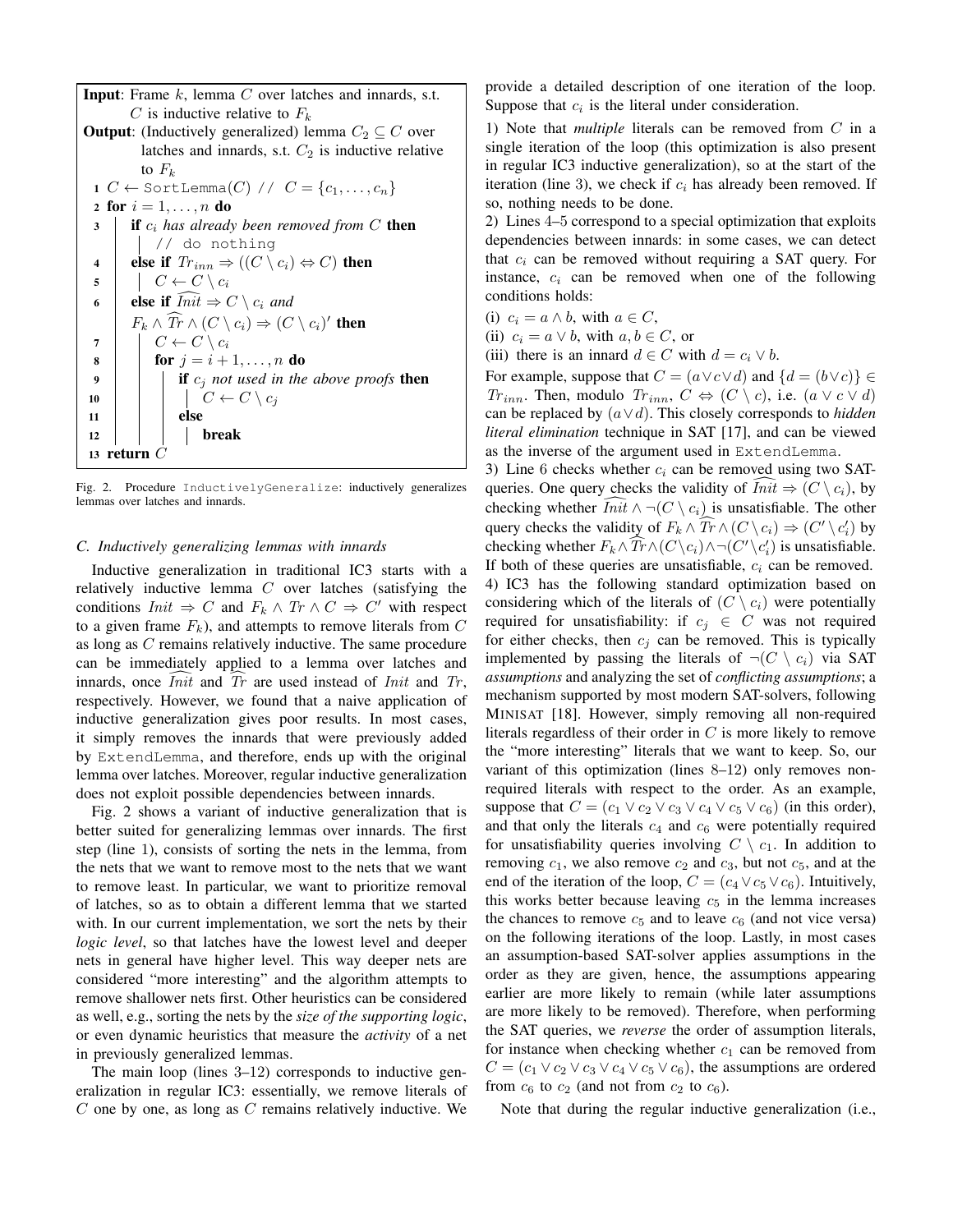when computing the original lemma over latches) it is beneficial to make multiple passes over the main loop (lines 3–12). However, when generalizing lemmas over innards, performing multiple passes has not proven to be useful, so we only perform a single pass.

**Lemma 3** *Given a lemma*  $C_1$  *over latches and innards, the* InductivelyGeneralize *procedure returns a lemma*  $C_2$ *that is relatively inductive with respect to*  $F_k$ .

Going back to our running example, suppose that  $C_1$  =  $(w \vee x \vee g)$  is inductive relative to  $F_k = \top$ . The procedure SortLemma is not likely to change the order of nets, as the latches already appear first. On the first iteration of the main loop, we attempt to remove  $w$ , but this fails as the SAT query  $\top \wedge \overline{T} \wedge (x \vee g) \wedge \neg x' \wedge \neg g'$  is satisfiable. On the second iteration, we attempt to remove x, and succeed, reducing  $C_1$ to  $(w \vee q)$ . Finally, we attempt to remove g, which again fails. The final lemma returned by the algorithm is  $C_2 = (w \vee q)$ .

### V. EXPERIMENTS

<span id="page-5-0"></span>In this section, we present our experimental results. The techniques described in this paper are implemented in the IBM formal verification tool *Rulebase: Sixthsense Edition* [\[19\]](#page-8-14). In what follows, we denote by IC3 the default variant of IC3 used by the tool (see [\[6\]](#page-8-4)), and by IC3-INN the variant with the additional learning of lemmas over innards. For these experiments, we restrict to input-free innards. Table [I](#page-6-0) summarizes the experiments. The table contains the benchmark set (explained in detail later), the number of instances in this set, time-limit per instance, and the data on performance of IC3 and IC3-INN. All the instances either are or expected to be unsatisfiable. For both IC3 and IC3-INN, we list the number of solved instances, and in parentheses – the number of uniquely solved instances (that is, not solved by the other configuration), and the cumulative runtime in seconds. Next, we describe each benchmark set in detail.

### *A. IBM-AOD-SEC*

This set of benchmarks comes from checking sequential equivalence between two designs in the Aspect Oriented Design flow at IBM. This SEC problem is very challenging, and is traditionally solved as described in [\[8\]](#page-8-6), [\[9\]](#page-8-15), using speculative reduction to reduce the problem into multiple simpler (but still hard) sub-problems. These are then solved using a dedicated engine configuration consisting of combinational rewriting, k-induction, localization, and, eventually, a proofbased technique like IC3. Historically, Interpolation (IMC) was used for the final step. Generally IMC works well, but unfortunately, it's not stable – small changes in the design or in the solving configuration significantly affect verification times. While trying to find an alternative configuration, it was discovered that IC3 performs very poorly, while IC3-INN significantly outperforms all other approaches.

In total, there are 3 605 sub-problems. Each sub-problem contains 1–45 properties, 11–165 state elements, 126–2 290 inputs, and 754–15 924 gates. The (input-free) innards on

<span id="page-5-1"></span>

<span id="page-5-2"></span>Fig. 3. Performance of IC3 and IC3-INN on AOD SEC benchmarks.

average constitute 3% of the gates. For this experiment, we run both IC3 and IC3-INN with a time-limit of 300 seconds per problem. Referring to Table [I,](#page-6-0) regular IC3 peforms very poorly: it can solve only 2 562 of the sub-problems and times out in the 1 043 remaining cases. On the other hand, IC3-INN performs extremely well: it can solve all of the problems, with the maximum run-time being only 36 seconds. Interestingly, IMC performs much better than IC3 on this set of problems and is also able to solve all problems (albeit about 13 times slower than IC3-INN). See the cactus plot in Fig. [3a](#page-5-1) for the detailed comparison between IC3, IC3-INN, and IMC.

A further comparison consists of comparing the number of lemmas in the safe inductive invariants discovered by IC3 and IC3-INN respectively. The scatter plot Fig. [3b](#page-5-2) shows this data for the 2 562 instances solved by both configurations. We can see that IC3-INN discovers invariants that are significantly more compact, with the inductive invariants discovered by IC3-INN being on average  $12\times$  smaller than the invariants discovered by IC3. This partially explains the success of IC3- INN compared to IC3 on this set of benchmarks.

We also give data on the effectiveness of LearnAdditionalLemma, averaged across all 3 605 test-cases. On average, the original lemma C (over latches) has 7 latches; ExtendLemma adds 10 innards; InductivelyGeneralize shrinks the lemma to 2 latches and 1 innards. The average logic level of innards is 7. Thus, LearnAdditionalLemma is able to produce significantly shorter lemmas using deep innards in the design.

Unfortunately, this benchmark set is proprietary and cannot be publicly released at this time.

### *B. 6s119-SEC, 6s22-SEC*

Inspired by the success of IC3-INN on internal IBM benchmarks, we tried to manually create similar test-cases starting from publicly available benchmarks. Specifically, we have taken several HWMCC designs, and created problems to check sequential equivalence between the original design and the retimed design [\[13\]](#page-8-8). We have further applied the SEC flow described above, consisting of breaking the main problem into multiple sub-problems using speculative reduction. It turns out that creating interesting benchmark sets in this way is non-trivial: in many cases the speculatively reduced problems turn out to be very easy, in many other cases some of these speculatively reduced problems turn out to be satisfiable (in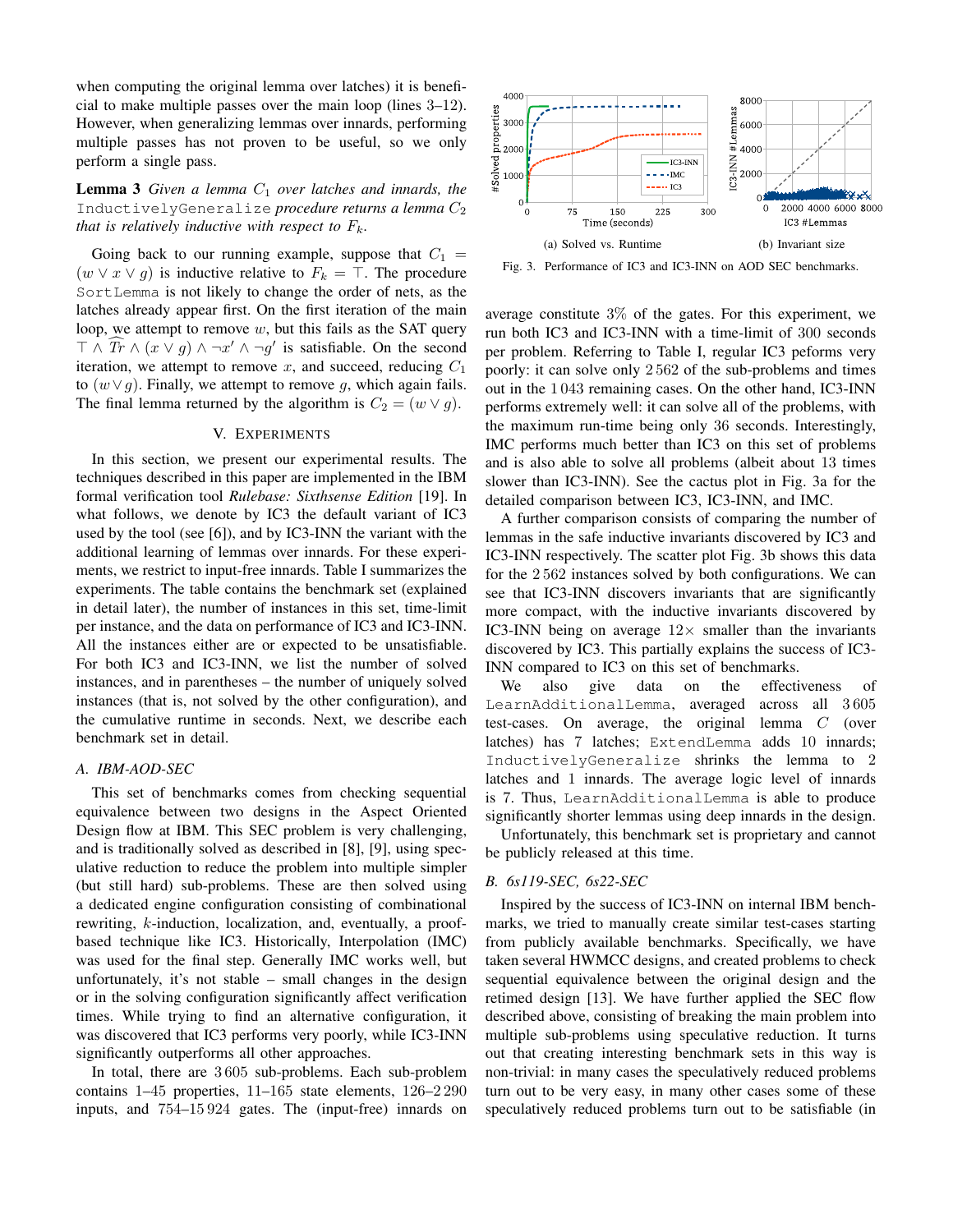<span id="page-6-0"></span>

| benchmarks                    | #instances       | time-limit per instance | IC3 solved (unique)       | IC3 time                 | <b>IC3-INN</b> solved (unique) | <b>IC3-INN</b> time        |
|-------------------------------|------------------|-------------------------|---------------------------|--------------------------|--------------------------------|----------------------------|
| <b>IBM-AOD-SEC</b>            | 3 605            | 300                     | 2,562(0)                  | 424 885                  | 3605(1043)                     | 2 4 6 5                    |
| 6s119-SEC<br>$6s22-SEC$       | 364<br>310       | 600<br>600              | 364(0)<br>262(22)         | 2 9 0 6<br>32 701        | 364(0)<br>278 (38)             | 1 207<br>24 774            |
| AES-SEC                       | 16               | 3 600                   | 13(0)                     | 11 186                   | 15(2)                          | 5 601                      |
| HWMCC11<br>HWMCC17<br>HWMCC20 | 278<br>76<br>192 | 3 600<br>3 600<br>3 600 | 277(6)<br>76(0)<br>190(5) | 40 186<br>7963<br>35 907 | 272(1)<br>76 (0)<br>187(2)     | 55 557<br>11 221<br>41 448 |

TABLE I SUMMARY OF EXPERIMENTAL RESULTS



<span id="page-6-1"></span>Fig. 4. Runtime of IC3 and IC3-INN on 6s119-SEC and 6s22-SEC.

the real SEC flow this would trigger refinement and another speculative reduction). Nevertheless, we have created two benchmark sets 6s22-SEC and 6s119-SEC, available at [https://](https://github.com/agurfinkel/innard-benchmarks) [github.com/agurfinkel/innard-benchmarks.](https://github.com/agurfinkel/innard-benchmarks) The set 6s119-SEC consists of 364 rather easy problems, so that both IC3 and IC3-INN can solve all of them within 600 seconds, with IC3- INN being about  $2.4\times$  faster. The set 6s22-SEC consists of 310 problems, out of which IC3 can solve 262 problems and IC3-INN can solve 278 within 600 seconds. Please refer to Table [I.](#page-6-0) Again, IC3-INN performs better than IC3, and is on average  $1.3\times$  faster. A more precise comparison is given in scatter plots in Fig. [4.](#page-6-1) A detailed comparison against IMC is not included as on both sets of problems IMC performs significantly worse than either IC3 or IC3-INN (for instance, within 600 seconds IMC cannot solve 64 out of 364 problems even for the easy set 6s119-SEC).

### *C. Other SEC benchmarks; AES-SEC*

As far as we know, there are no publicly available large SEC benchmark sets. HWMCC competitions do include several SEC benchmarks. However, in general we do not know which benchmarks come from SEC or what kind of application they represent. We believe it would be valuable to have a dedicated repository for SEC benchmarks.

The AES-SEC benchmark set was used in [\[14\]](#page-8-9). We have obtained this set from the authors of [\[14\]](#page-8-9) in BTOR format, and translated it to AIGER. The AIGER benchmarks are available at [https://github.com/agurfinkel/innard-benchmarks.](https://github.com/agurfinkel/innard-benchmarks) In total, there are 16 problems, 12 of which turn out to be very easy for both IC3 and IC3-INN. Out of the 4 remaining



<span id="page-6-2"></span>Fig. 5. Runtime of IC3 and IC3-INN on HWMCC benchmarks.

problems, IC3 can solve 1, and IC3-INN can solve 3. Please see Table [I](#page-6-0) for details.

## *D. HWMCC benchmarks*

We have run extensive experiments on the singleproperty benchmarks from HWMCC'11, HWMCC'17 and HWMCC'20 competitions (for the latter, we used the benchmarks in the AIGER format). In each case, we run simple combinational reductions prior to running IC3, and used the time-limit of 3 600 seconds. In Table [I,](#page-6-0) we only report data for passing benchmarks that were solved either by IC3 or IC3- INN. In general, IC3-INN performs worse than IC3 both in terms of the number of properties solved and the total runtime. Detailed comparisons are presented as scatter plots in Fig. [5.](#page-6-2)

Table [II](#page-7-2) presents data for 4 selected benchmarks. The benchmark *rast-p16* is very interesting: regular IC3 times out, yet IC3-INN solves the testcase in just 2 seconds. Futhermore, this benchmark was solved by relatively few tools in the HWMCC'20 competition. By closely examining the lemmas learned by IC3-INN exposed the pattern from Example [4](#page-2-6) from Section [III.](#page-2-0) In other words, IC3-INN learns lemmas over innards, each equivalent to a very large number of lemmas over latches. This potentially explains the success of IC3-INN in this case. Another noteworthy benchmark is *zipversa composecrc prf-p10*, which IC3-INN solves under 5 minutes, and which was solved only by one tool in the HWMCC'20 competition. The other two benchmarks exposed a certain inefficiency in our current implementation of IC3-INN. One can check that there are significantly more innards in the selected test-cases (and in HWMCC testcases in general) as compared to IBM-AOD-SEC designs. The procedure InductivelyGeneralize starts taking a significant portion of the overall runtime, which negatively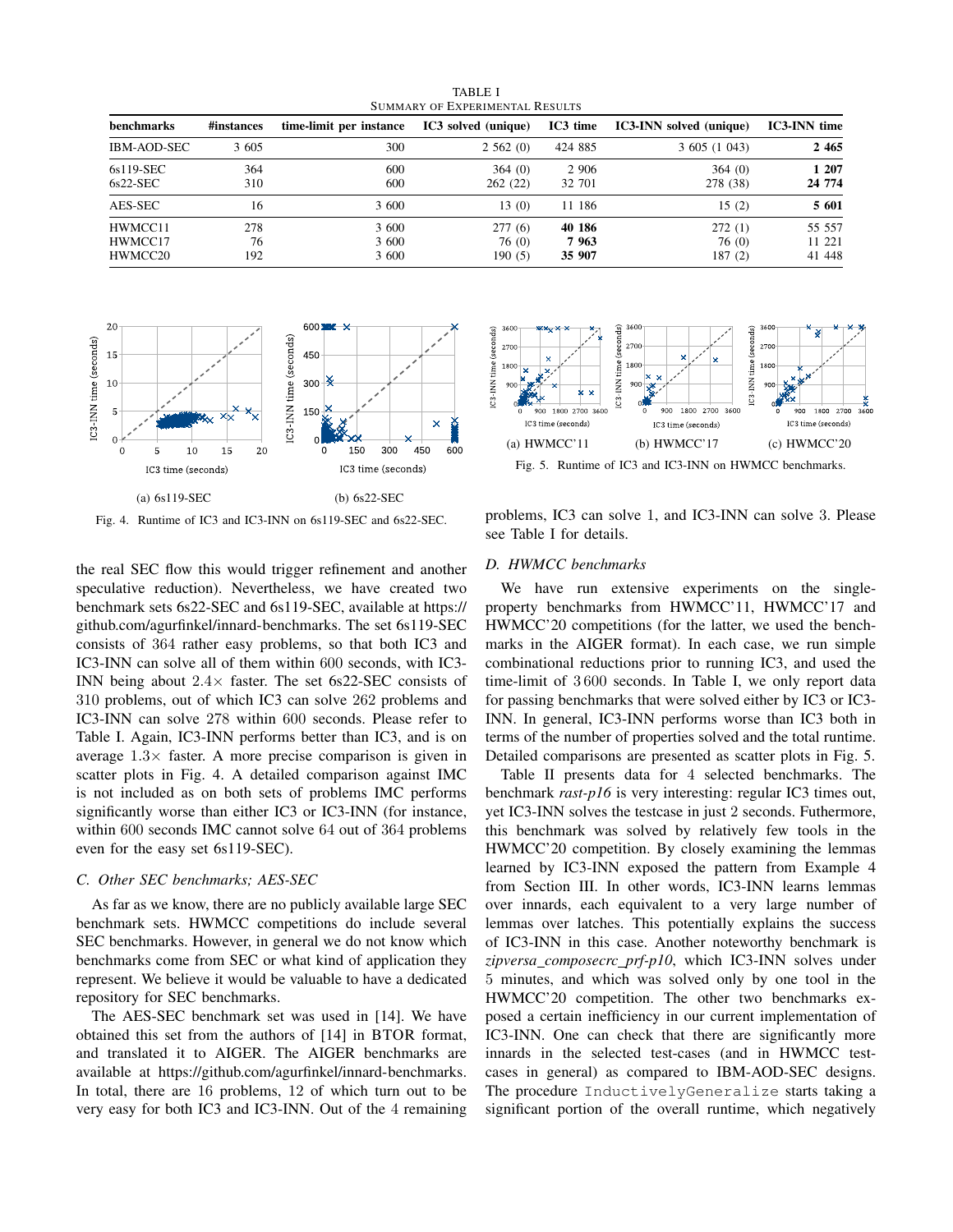TABLE II SELECTED DESIGNS FROM HWMCC'20

<span id="page-7-2"></span>

| <b>Benchmark</b>      | #gates  | #innards | IC3 time  | <b>IC3-INN</b> time |
|-----------------------|---------|----------|-----------|---------------------|
| rast- $p16$           | 3019    | 332      | timed-out |                     |
| zipversaprf-p10       | 1688    | 694      | timed-out | 282                 |
| h RCU                 | 920     | 442      | 3410      | timed-out           |
| dspfilters_fastfirp45 | 21 30 1 | 5289     | 2381      | timed-out           |

affects performance of IC3 when the lemmas over innards do not seem to help.

## VI. RELATED AND FUTURE WORK

<span id="page-7-0"></span>The technique presented in this paper can be viewed as an extension of regular IC3 that simply learns an additional lemma during inductive generalization. As such, it is reasonably easy to integrate it in an existing IC3 implementation. The main technical point being replacing  $Init$  by  $Init$  and  $Tr$ by  $Tr$  in IC3's SAT queries. The key difference with other inductive generalization schemes (see for instance [\[3\]](#page-8-2)) is that we are able to learn lemmas over both state variables and internal nets, which, in some cases, may exponentially reduce the size of the inductive invariant.

Backes and Riedel [\[7\]](#page-8-5) also exploit internal nets in the design. However, the two approaches are very different: [\[7\]](#page-8-5) uses input-free innards to generalize proof obligations (POBs), while we use arbitrary innards to generalize lemmas. Additionally, [\[7\]](#page-8-5) uses only *input-free* innards (and, in fact, only the nets on the *boundary* between input-free and non inputfree parts of the netlist), while we use all internal nets. Even more importantly, in our work the decision of which innards to include in the lemma was based on the ability to inductively generalize this lemma and not whether the innards are "boundary" or not. Above notwithstanding, it is interesting to combine the two approaches, i.e., to allow both proofobligations and lemmas over internal nets. It is also interesting to more carefully integrate our approach with Quip [\[6\]](#page-8-4). Quip uses negations of lemmas as proof obligations, which would also introduce innards into POBs.

Another very interesting direction for further research is to extend the approach to learn lemmas over signals that are not present in the original netlist. Our framework allows such an extension: by including additional logic into the netlist (that is, creating additional innards), we would be able to learn lemmas over this new logic (even if this new logic is not in the coneof-influence of the original problem!). This is closely related to implicit predicate abstraction of Tonetta et al. [\[20\]](#page-8-16) that is used to lift propositional IC3 to SMT-based logics.

Finally, we believe that there is a lot of room to improve the current implementation. Currently, when there are many innards in the design, the procedure InductivelyGeneralize may require a large number of SAT queries, and, hence, may take a considerable portion of the overall runtime. Possibly, one can find better heuristics of which innards to consider (e.g., only to consider innards

with high logic level, or only to consider *higher-priority* innards), or find more efficient procedures to perform inductive generalization (e.g., instead of the top-down approach that removes literals one can consider a bottom-up approach that adds literals). In the worst-case, if learning additional lemmas takes a considerable amount of time, but does not seem useful, the technique can be simply turned off.

A further extension of our approach is to allow lemmas to be arbitrary formulas, not restricted to clauses in CNF. This is commonly done in SMT-based extensions of IC3 algorithms. For example, Sally [\[21\]](#page-8-17) uses arbitrary SMT-formulas as lemmas, and Spacer [\[22\]](#page-8-18) uses clauses over complex First Order signature. However, these techniques are difficult to port efficiently in the context of Hardware Model Checker since they rely on dynamic cnfization that is common in SMTsolvers but not in SAT-solvers.

#### VII. CONCLUSION

<span id="page-7-1"></span>Currently, IC3 is unquestionably the most effective technique for formal symbolic model checking. It has received a lot of research attention, and has been extended in variety of ways including better inductive generalization, better lemma management, and search direction. However, one significant hidden limitation remains – IC3 is limited to learning inductive invariants in CNF over the latches (i.e., state variables) of the design. Therefore, IC3 cannot be effective for any design whose invariant has no concise CNF representation. No improvements in core IC3 parts can solve this problem.

In this paper, we propose to address this limitation by extending IC3 to learn lemmas not only over latches, but also over internal signals, that we call *innards*. We show learning lemmas over innards is a natural generalization of *inductive generalization*. Instead of simply dropping literals to strengthen the lemma, we propose to replace literals by internal signals that are forced by them. We also propose several improvements to a naive strategy that lead to significantly improved performance.

Our work is motivated by a specialized set of Sequential Equivalence Checking (SEC) benchmarks at IBM. These benchmarks have been traditionally difficult for IC3, but not for Interpolation (IMC). However, the performance of interpolation was not stable – being affected by small changes in the verification flow. Our new implementation excels on these benchmarks and leads to an order of magnitude improvement in performance.

Unfortunately, similar performance gains do not manifest on the publicly available HWMCC benchmarks that are the de-facto metric for academic model checking research. We believe this shows deficiency in the currently available benchmarks. Techniques that might be effective in industry might be missed by researchers since they do not perform well on these benchmarks. To remedy this, we identified some publicly available benchmarks, and created new benchmarks based on SEC flow, that illustrate the advantage of our technique. We hope this can stimulate further research and improvements to IC3.